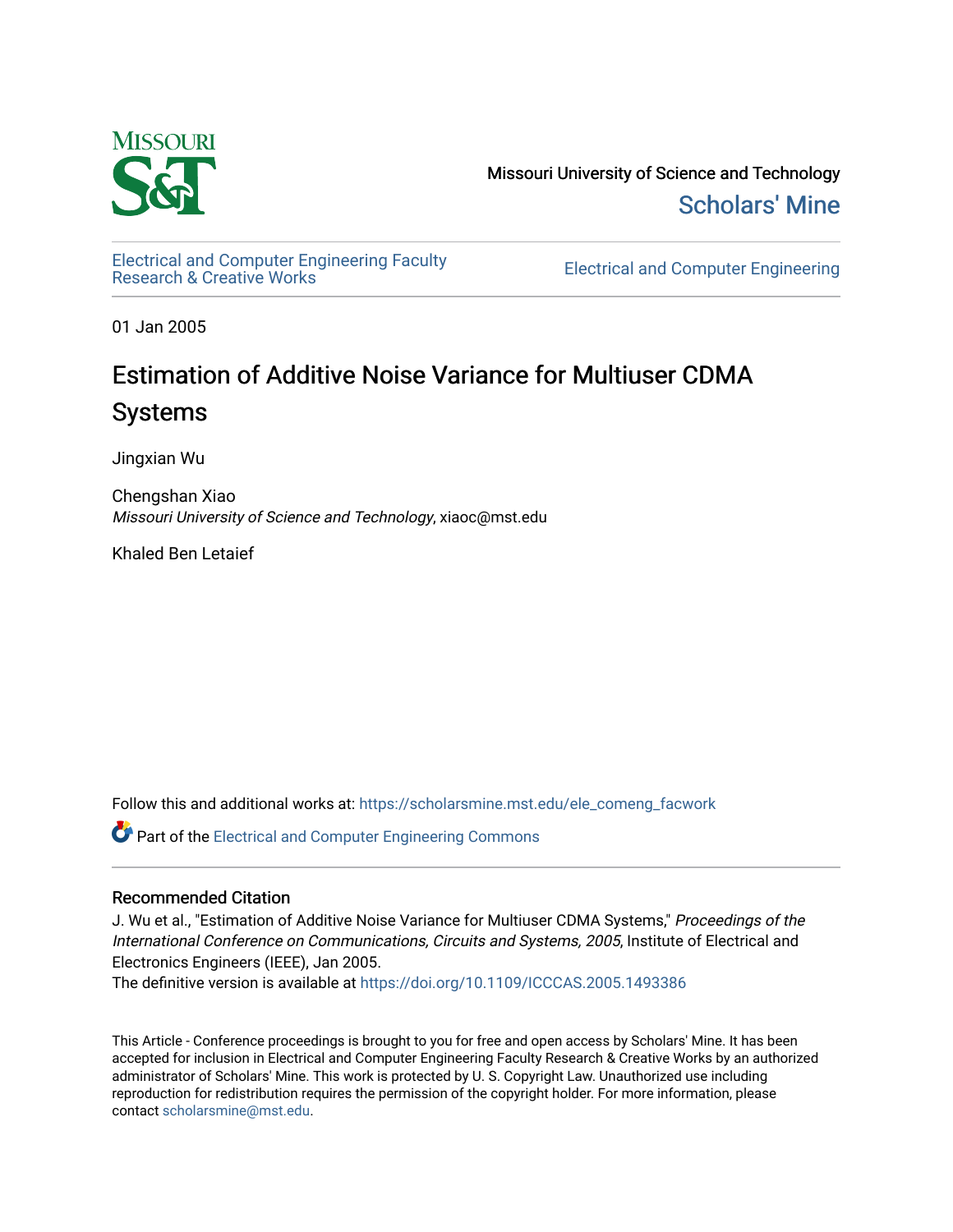## **Estimation of Additive Noise Variance for Multiuser CDMA Systems**

Jingxian Wu<sup>†</sup>, Chengshan Xiao<sup>†</sup>, and Khaled B. Letaief<sup>‡</sup>

tDept. of ECE, University of Missouri, Columbia, MO 65211, USA

\$Dept. of EEE, Hong Kong University of Science & Technology, Hong Kong

Abstract-In this paper, a novel additive noise variance es**timation algorithm is proposed for multiuser CDMA systems experiencing time varying and frequency selective fading. The algorithm is developed by exploring the eigen-structure of the receive signal correlation matrix, which is character**ized by the statistical properties of both the fading channel *and the additive* **white Gaussian noise. Relying only on the knowledge of the receiver signal samples, the algorithm can accurately estimate the variance of the additive noise present at the receiver of multiuser CDMA systems. The estimated noise variance can** *be* **employed along with other receiver algorithms to improve system performance.** 

#### **1.** INTRODUCTION .

In-cmmunication system, additive noise is primarily introduced by thermal agitation in electronic components as well **as** interferences encountered during transmission. **As**  a result of central limit theorem, the additive noise is usually modeled **as** zerc-mean Gaussian distributed with white spectrum, *i.e.,* additive white Gaussian noise (AWGN). Duc to the white spectruin nature of AWGN, it's almost impossible to obtain the actual values of the additive noise at the communication receiver. However, the variance of **the** additive noise can be estimated at **the** receivcr. Actually, a lot **of** advanced communication receiver algorithms rely on the knowledge of noise variance to improve system performance, **e.g.,** the minimum mean square error (MMSE) receiver [I], maximal *a posteriori* probability (MAP) algorithm implemented by turbo decoder **[Z],** the bclief propagation *algo*rithm for **low** density parity check (LDPC) decoding **I3],**  etc.

Several methods were presented for noise variance estimation at communication system receiver [2], [4], and [5]. In [2], an iterative noise variance estimation algorithm is implemented in conjunction with MAP decoder for a turbo coded system experiencing **Hat** Fbyhigh fading. **A** one shot noise variance estimation method is presentcd in **[4]** for code division multiple access (CDMA) system with quasi-static hequency selective channels.

In this **paper, we** present **a** new additive noise variance estimation algorithm for multiuser CDMA **systems** suffering from both *timc* varying *and* frequency selective fading. The *continuous-time* CDMA system *is* equivalently *represented*  as *discrete-time* tapped delay line **filter** *with time* varying tap coefficients. In addition, the *tap* coefficients are mu**tually** correlated in both *timc* domain and delay domain. **A new** rank inequality between the channel *correlation* ma*trix and* receive signal correlation *matrix is proposed* by utilizing the temporal **as** well **as delay** domain correlation information of *the* fading channel. The results *are* exploited to facilitate the development **of** the noise variance estimation algorithm. The noise variance estimation algorithm requires only the knowledge of the received signal Samples, and simulation results show that the new algorithm can accurately estimate the additive noise variance of multiuser CDMA systems.

The remainder of this paper is organized **as** follows. *Sec*tion II presents a discrete-time representation of thc multiuser CDMA system with correlated channel taps. In Scction 111, a **rank** inequality between channel and signal correlation matrices is derived based on the statistical properties **of** the discrete-time channel, and the results are used to formulate the additive channel estimation algorithm. Simulation examples are given in Section IV, and Section V concludes the paper.

### 11. DISCRETE-TIME SYSTEM REPRESENTATION

#### *A.* System *Model*

We consider the up-link of a multiuser CDMA system with *M* users. The baseband representation of the received signal at the basestation is

$$
r(t) = \sum_{m=1}^{M} s_m(t - \tau_m) \circledast g_m(t, \tau) + v(t), \qquad (1)
$$

where  $\circledast$  denotes the operation of convolution,  $s_m(t)$  is the mth user's transmitted signal,  $\tau_m$  is the relative propagation delay experienced by the mth user,  $q_m(t, \tau)$  is the time varying channel impulse response, and  $v(t)$  the additive white Gaussian noise (AWGN) with variance  $N_0$  to be estimated. The channel impulse response  $g_m(t, \tau)$  can be viewed as the response of the mth user's fading channel at time *t* to an impulse applied to the channel at time  $t - \tau$  [6].

**In a** multiuser direct sequence CDMA system, each user is assigned a uniquc signature waveform. Lct user is assigned a unique signature waveform. Let  $q_m(t) = \frac{1}{N} \sum_{k=0}^{N-1} c_m(k)p(t - kT_c)$  be the normalized signature waveform of the mth user, where  $c_m = [c_m(0), c_m(1), \cdots, c_m(N-1)]^H \in \mathbb{C}^{N \times 1}$  is the mth user's spreading code, with  $(\cdot)^t$  representing transpose operation, *p(t)* is the normalized root raised cosine (RRC) filter with  $\int p(t)p^{*}(t)dt = 1$ , and  $T_c$  is the chip period. The processing gain of the system is  $N$ , and the code vector  $c_m$  satisfies  $c_m^H c_m = N$ , with  $(\cdot)^H$  representing the Hermitian (complex transpose) operation. Thus the transmitted signal of the mth user can be written **as** 

$$
s_m(t) = \sum_{i=-\infty}^{+\infty} b_m(i)q_m(t - iT_s), \qquad (2)
$$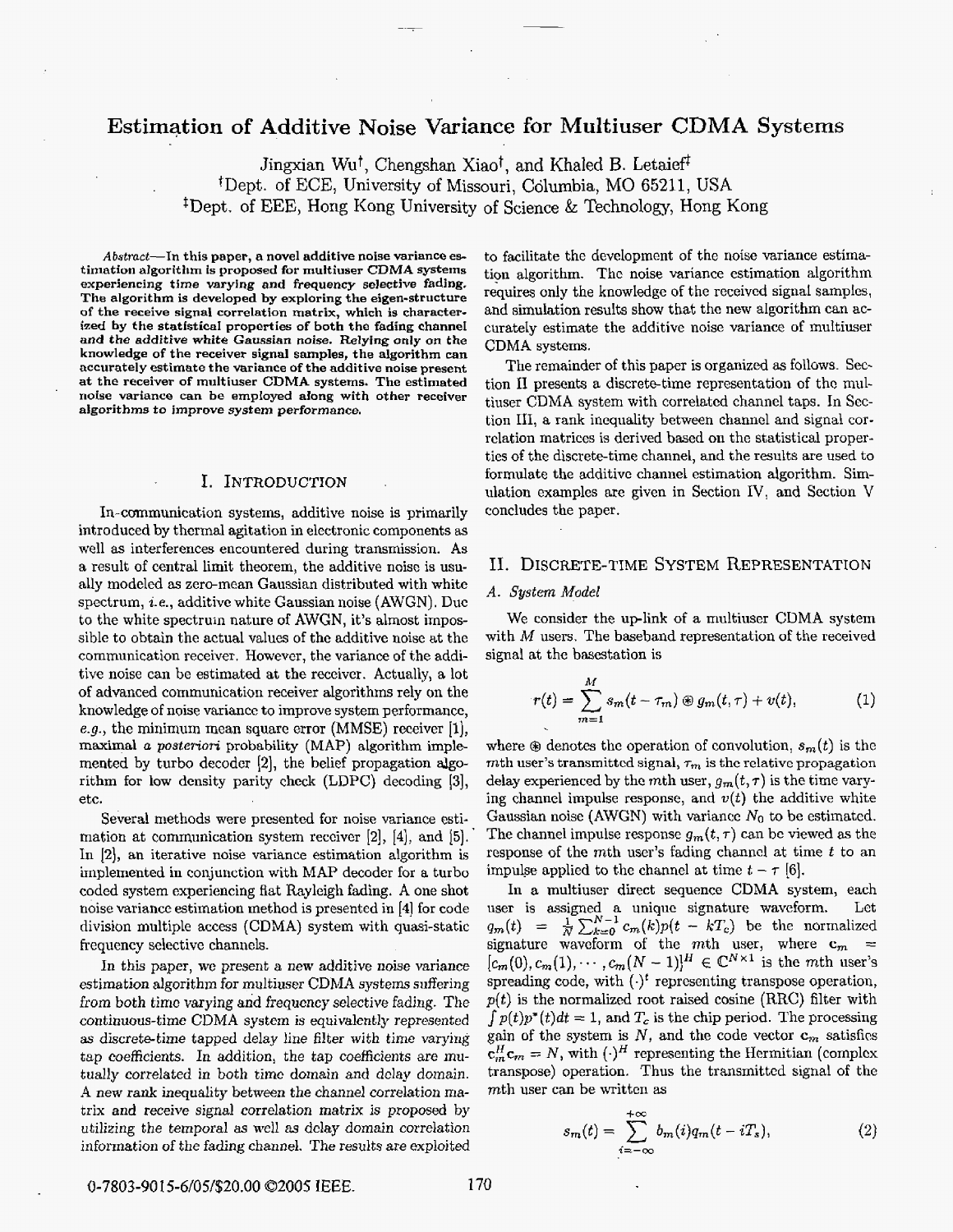where  $b_m(i)$  is the modulated symbol of the mth user with symbol period  $T_s = NT_c$ .

At the receiver, the chip matched filter  $p^*(-t)$  is applied to  $r(t)$ , and the output of the matched filter is  $y(t) = r(t) \circledast$  $p^*(-t)$ . If we define the composite channel impulse response (CIR) **as** follows

$$
\dot{h}_m(t,\tau) = \int_{-\infty}^{+\infty} R_{pp}(\tau - \tau_m - \alpha) g_m(t,\alpha) d\alpha, \text{ (3)}
$$
\n
$$
\text{where } R_{pp}(t) = \int p(t+\tau) p^*(\tau) d\tau,
$$

the receiver filter can be represented by

then the chip rate sampled output 
$$
y_j(n) = y(jT_s + nT_c)
$$
 of  
the receiver filter can be represented by  

$$
y_j(n) = \sqrt{\frac{P_m}{N}} \sum_{m=1}^{M} \sum_{i=-\infty}^{+\infty} \sum_{l=-\infty}^{+\infty} b_m(i) \times c_m[(j-i)N + (n-l)]
$$

$$
\times h_m(j,l) + z_j(n), \quad \text{for } n = 0, 1, \dots, N-1, \quad (4)
$$

where  $y_i(n)$  and  $z_i(n)$  are the samples of  $y(t)$  and  $z(t)$  =  $v(t) \oplus p^*(-t)$  at the time instant  $t = jT_s + nT_c$ , respectively, and  $h_m(j,jN+n) = h_m(jT_s,jNT_c + nT_c)$  is the discretetime version of the CIR  $h_m(t, \tau)$ . It is assumed here that thc fading channel varies slowly enough that it keeps nearly constant during one symbol duration.

To simplifj the representation of **(4),** we note that the index *k* of  $c_m(k)$  satisfies  $0 \leq k \leq N$ . Combining this inequality with  $k = (j - i)N + (n - l)$ , we have  $j + \frac{n - l}{N} - 1$  $i \leq j + \frac{n-l}{N}$ . Since the index *i* of  $b_m(i)$  can only take integer values, we can immediately get  $i = j + \lfloor \frac{n-l}{N} \rfloor$ , where  $\lfloor \cdot \rfloor$ denotes rounding to the nearest smaller integer. Substituting the value of *i* into  $k = (j - i)N + (n - l)$ , we will have ing the value of *i* into  $k = (j - i)N + (n - l)$ , we will have  $k = -\left\lfloor \frac{n-l}{N} \right\rfloor N + (n - l) = (n - l)_{N}$ , with  $(x)_{N}$  denoting the  $k \approx -\left[\frac{w}{N}\right]N + (n - i) = (n - i)_{N}$ , with  $\left(\frac{x}{N}\right)_{N}$  denoting the residue of  $x/N$  with  $0 \leq (x)_{N} \leq N - 1$ . The analysis above teads to **a** simplified rcpresentation of **(4)** 

$$
y_j(n) = \sqrt{\frac{P_m}{N}} \sum_{l=-\infty}^{+\infty} \sum_{m=1}^{M} b_m(j + \lfloor \frac{n-l}{N} \rfloor) \times c_m ((n-l)_N)
$$
  
  $\times h_m(j,l) + z_j(n).$  for  $n = 0, 1, \dots, N-1$ . (5)

Equation (5) is a discrete-time representation of the CDMA system, and the time varying frequency-selective fading is represented as a  $T_c$ -spaced tapped-delay line filter. The input-output relationship of the **CDMA** system are determined by the time varying channel tap coefficients  $h_m(j, l)$  and the noise component  $z_i(n)$ .

#### *3. Statistics* **of** *the Discrete-time* System *Model*

The statistical properties of the discrete-time system model are analyzed here to facilitate the development of the noise variance estimation algorithm.

In the discrete time system representation, the original AWGN  $v(t)$  is equivalently replaced by the discrete-time noise component  $z_j(n)$ . Since  $z_j(n)$  is the linear transformation of the Gaussian process  $v(t)$ , it is still zero-mean Gaussian distributed with auto-correlation given by [7]

$$
E[z_{j_1}(n_1)z_{j_2}^*(n_2)] = N_0 R_{pp}[(j_1 - j_2)T_s + (n_1 - n_2)T_c],
$$
 (6)

where  $R_{pp}(t)$  is the auto-correlation function of the RRC filter  $p(t)$  and it satisfies

$$
R_{pp}(kT_c) = \begin{cases} 1, & k = 0 \\ 0, & k \neq 0. \end{cases}
$$
 (7)

Equations (6) and (7) immediately leads to

$$
\widehat{E}\left[z_{j_1}(n_1)\cdot z_{j_2}^*(n_2)\right]=\sigma_v^2\cdot \delta(j_1-j_2)\cdot \delta(n_1-n_2),\qquad (8)
$$

which means  $z_j(n)$  is still a white Gaussian process with variance of  $N_0$ . To this point, it's apparent that the problem of variance estimation of AWGN  $v(t)$  is equivalent to estimate the variance of the discrete-time noise component  $z(n)$ .

Another important component of the discrete-time system model is the time varying discrete-time channel coefficient  $h_m(j, l)$ , which is sampled from  $h_m(t, \tau)$ . For Rayleigh fading channel, the physical channel impulse response  $g_m(t, \tau)$  is a complex Gaussian process with zeromean. Based on (3), it is easy to conclude that  $h_m(t,\tau)$ and its sampled version  $h_m(j, l)$  are zero-mean Gaussian distributed. Moreover, the channel coefficients  $h_m(j, l)$ are correlated in both the time domain *j* and the de-<br>lay domain *l*, and the tap correlation  $\rho_m(j_1, j_2; l_1, l_2)$  $E[h_m(j, l_1)h_m^*(j, l_2)]$  is [7]

$$
c_m(j_1, j_2; l_1, l_2) = J_0[2\pi f_d(j_1 - j_2)T_s] \times \rho_m(l_1, l_2), \qquad (9)
$$

where

$$
\rho_m(l_1, l_2) = \int_{-\infty}^{+\infty} R_{pp}(l_1 T_c - \tau_m - \mu) R_{pp}^*(l_2 T_c - \tau_m - \mu) G_m(\mu) d\mu, \tag{10}
$$

the function  $J_0(x)$  is the zero-order Bessel function of the first kind, and  $G_m(\mu)$  is the normalized power delay profile of the channel, The channel intcr-tap corrclation information will bc cxplorcd in thc next section to facilitate thc development of the noise variance cstimation algorithm.

With the correlation information given in  $(10)$ , the power of the *l*th channel tap is  $\rho(l, l)$ , which is jointly determined by  $G_m(\mu)$  and  $R_{pp}(t)$ . Since the time-domain tails of  $p(t)$  falls off rapidly,  $p(l, l)$  will decrease quickly with the increase of  $|l|$ . When  $\rho(l, l)$  is smaller than a pre-defined threshold, it has very little impact on the output signal, and thus can be discarded. Without loss of generality, we use  $\mathbf{l}_m = [-L_{m1}, \cdots, L_{m2}]^T \in \mathbb{I}^{\lambda_m \times 1}$  to represent the tap delay index vector of the mth user, where  $L_{m1}$  and  $L_{m2}$  are non-negative integers.

With  $l_m$ , we define the tap coefficients vector of the mth user **as** 

$$
\mathbf{h}_{m}(j) = [h_{m}(j, -L_{m1}), \cdots, h_{m}(j, L_{m2})]^{T}, \qquad (11)
$$

then the tap correlation matrix  $\mathbf{R}_{hm} = E[\mathbf{h}_m(j)\mathbf{h}_m^H(j)]$  of the mth uscr can bc written **as** 

$$
\mathbf{R}_{hm} = \begin{bmatrix} \rho_m(-L_{m1}, -L_{m1}) & \cdots & \rho_m(-L_{m1}, L_{m2}) \\ \vdots & \ddots & \vdots \\ \rho_m(L_{m2}, -L_{m1}) & \cdots & \rho_m(L_{m2}, L_{m2}) \end{bmatrix}, (12)
$$

where  $\rho_m(l_1, l_2)$  is the tap correlation coefficient defined in **(10).**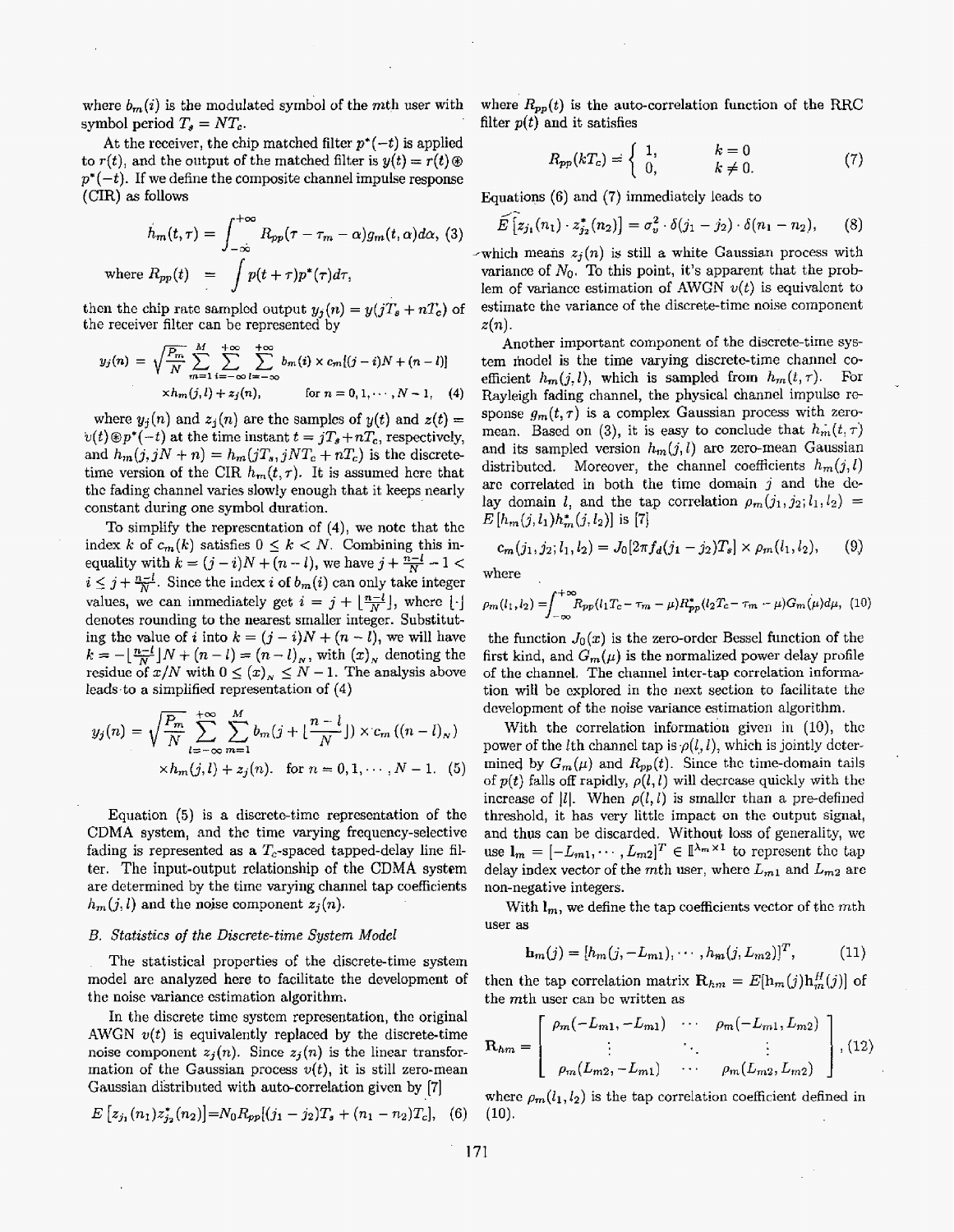## **111. A** NEW NOISE **VARIANCE** ESTIMATION **ALGORITHM**

In this section, we present a new algorithm for the estimation of additive white Gaussian noise variance by exploring the statistical properties of both thc additive noise and the time varying frequency selective channcl. '

For system with pilot symbol assisted modulation, the transmitted symbols arc divided into slots with known pilot symbols inserted in the data stream. For convenience of representation, the symbol '1' is used as pilot symbols. From *(5),* the input-output relationship of the CDMA system at pilot symbol position  $j_p$  can be written in matrix format **as** 

$$
\mathbf{y}(j_p) = \mathbf{Ch}(j_p) + \mathbf{z}(j_p),\tag{13}
$$

where

$$
\mathbf{y}(j_p) = [y_{j_p}(0), y_{j_p}(1), \cdots, y_{j_p}(N-1)]^T, (14a)
$$

$$
\mathbf{z}(j_p) = [z_{j_p}(0), z_{j_p}(1), \cdots, z_{j_p}(N-1)]^T, (14b)
$$

$$
\mathbf{h}(j_p) = [\mathbf{h}_1^T(j_p), \mathbf{h}_2^T(j_p), \cdots, \mathbf{h}_M^T(j_p)]^T. \tag{14c}
$$

The multiuser code matrix C is defined as

$$
\mathbf{C} = [\mathbf{C}_1 \vdots \mathbf{C}_2 \vdots \cdots \vdots \mathbf{C}_M],
$$

where

$$
\mathbf{C}_{m} = \begin{bmatrix} c_{m}(L_{m1}) & \cdots & c_{m}(0) & \cdots & c_{m}(N-L_{m2}) \\ c_{m}(L_{m1}+1) & \cdots & c_{m}(1) & \cdots & c_{m}(N-l_{m2}+1) \\ \vdots & \ddots & \ddots & \vdots & \vdots \\ c_{m}(L_{m1}-1) & \cdots & c_{m}(N-1) & \cdots & c_{m}(N-L_{m2}-1) \end{bmatrix}
$$

with the *i*th column of  $C_m$  being obtained from circular shift *i* symbols of the original code vector  $c_m$ .

From **(13),** the correlation matrix of the received pilot symbols  $\mathbf{R}_{y_p} = \mathbb{E}[\mathbf{y}(j_p)\mathbf{y}^H(j_p)]$  can be written by

$$
\mathbf{R}_{y_p} = \mathbf{C} \mathbf{R}_h \mathbf{C}^H + N_0 \mathbf{I}_N, \qquad (16)
$$

where  $\mathbf{R}_h = \mathbb{E}[\mathbf{h}(j_p)\mathbf{h}^H(j_p)]$  is the multi-user inter-tap correlation matrix defined as

$$
\mathbf{R}_{h} = \left[ \begin{array}{cccc} \mathbf{R}_{h_1} & 0 & \cdots & 0 \\ 0 & \mathbf{R}_{h_2} & \cdots & 0 \\ \vdots & \vdots & \ddots & \vdots \\ 0 & 0 & \cdots & \mathbf{R}_{h_M} \end{array} \right], \quad (17)
$$

with  $\mathbf{R}_{h_m}$  being the channel correlation matrix of the *mth* user defined in **(12).** 

Within one slot duration, the correlation matrix  $\mathbf{R}_{y_p}$  and **Rh** can be approximatcd by their rcspective sample means

$$
\widehat{\mathbf{R}}_{y_p} = \frac{1}{P} \sum_{p=1}^{P} \mathbf{y}(j_p) \mathbf{y}^H(j_p), \qquad (18a)
$$

$$
\widehat{\mathbf{R}}_h = \frac{1}{P} \sum_{p=1}^P \mathbf{h}(j_p) \mathbf{h}^H(j_p), \qquad (18b)
$$

where *P* is the total number of pilot symbols in one slot.

pilot symbols can be approximatcd by (c.f. cqn. (16)) Correspondingly, the correlation matrix of the received

$$
\widehat{\mathbf{R}}_{y_{\mu}} \approx \mathbf{C} \widehat{\mathbf{R}}_{h} \mathbf{C}^{H} + N_{0} \mathbf{I}_{N}. \tag{19}
$$

In order to estimate the noise variance  $N_0$  from (19), we need to exploit the eigen structure of  $\hat{\mathbf{R}}_h$ , which is the sum of *P* corrclated random matrices **as** dcscribcd in **(Ha).** According to thc physical propcrtics of thc doubly-selcctivc fading channel, we have the following theorem about the rank of the random matrix  $\mathbf{R}_h$ .

*Theorem I:* If we define thc temporal corrclation matrix  $\mathbf{R}_t \in \mathbb{C}^{P \times P}$  as at the top of the next page, where  $J_0(\cdot)$  is the zero-order Bessel function of the first kind,  $f_d$  is the maximum Doppler frequency of the time varying fading channel,  $T<sub>s</sub>$  is the symbol period, and  $j<sub>p</sub>$  is the index of the pth pilot symbol *o€* a slot with *F* pilot symbols, then we havc the following rank inequality between the random matrix  $\hat{\mathbf{R}}_h = \frac{1}{P} \sum_{p=1}^{P} \mathbf{h}(j_p) \mathbf{h}^H(j_p)$  and the deterministic matrix *Rt* 

$$
\text{rank}(\widehat{\mathbf{R}}_h) \le \text{rank}(\mathbf{R}_t). \tag{21}
$$
  
*Proof:* Define the branch CIR vector  $\mathbf{h}_{m,l} \in \mathbb{C}^{P \times 1}$  as

$$
\mathbf{h}_{m,l} = \begin{bmatrix} h_m(j_1, l) & h_m(j_2, l) & \cdots & h_m(j_P, l) \end{bmatrix}^T, \n\text{for } l \in l_m, \ m = 1, 2, \cdots, M,
$$
\n(22)

where *P* is the number of pilot symbols of onc slot. For WS-SUS Rayleigh fading channel, the vectors  $h_{m,l}$  and  $h_{n,k}$  are zero-mean Gaussian distributed, and their cross-correlation matrix can bc obtained from (9) **as** 

$$
\mathbf{R}_{ml,nk} = \mathbb{E}[\mathbf{h}_{m,l}\mathbf{h}_{n,k}^H] = \delta(m,n) \cdot \rho_m(l,k) \cdot \mathbf{R}_t, \qquad (23)
$$

where  $\delta(m, l)$  is the Kronecker delta function,  $\rho_m(l, k)$  is the  $\tan$  **tap correlation given in (10), and**  $\mathbf{R}_t$  **is defined in (20).** 

With  $(23)$ ,  $\mathbf{h}_{m,l}$  can be equivalently represented as the linear transformation of Gaussian vector  $w_{m,l}$  with indepcndent and identically distributed (i.i.d.) elements

$$
\mathbf{h}_{m,l} \sim \mathbf{R}_t^{1/2} \cdot \mathbf{w}_{m,l},\tag{24}
$$

where the symbol  $\sim$  defines an equivalence relation between two random variables if they have the same statistical distributions, the vector  $\mathbf{w}_{m,l} = [w_m(1,l), w_m(2,l), \dots, w_m(P,l)]^T \sim \mathcal{N}(0, \rho_m(l,l)\mathbf{I}_P)$  is Gaussian distributed with zero-mean and covariance matrix  $\rho_m(l,l) \cdot \mathbf{I}_P$ , and the cross correlation matrix between  $\mathbf{w}_{m,l}$  and  $\mathbf{w}_{n,k}$  is  $\mathbb{E}[\mathbf{w}_{m,l}\mathbf{w}_{n,k}^H] = \delta(m,n) \cdot \rho_m(l,k) \cdot \mathbf{I}_P$ . The matrix  $\mathbf{R}_t^{1/2}$  is the square root of  $\mathbf{R}_t$  defined as

$$
\mathbf{R}_{t}^{1/2} = \mathcal{U}_{t} \cdot \Lambda_{t}^{1/2},\tag{25}
$$

where  $\Lambda_t = \text{diag}\{\lambda_{t1}, \dots, \lambda_{tP}\}\$ is a diagonal matrix with  $\lambda_{tp}$ , for  $p = 1, 2, \dots, P$ , being the eigen values of **R**<sub>t</sub> in decreasing order, and  $U_t = [\mathbf{u}_{t1}, \dots, \mathbf{u}_{tP}] \in \mathbb{C}^{P \times P}$  are the corresponding orthonormal cigen vectors.

(15)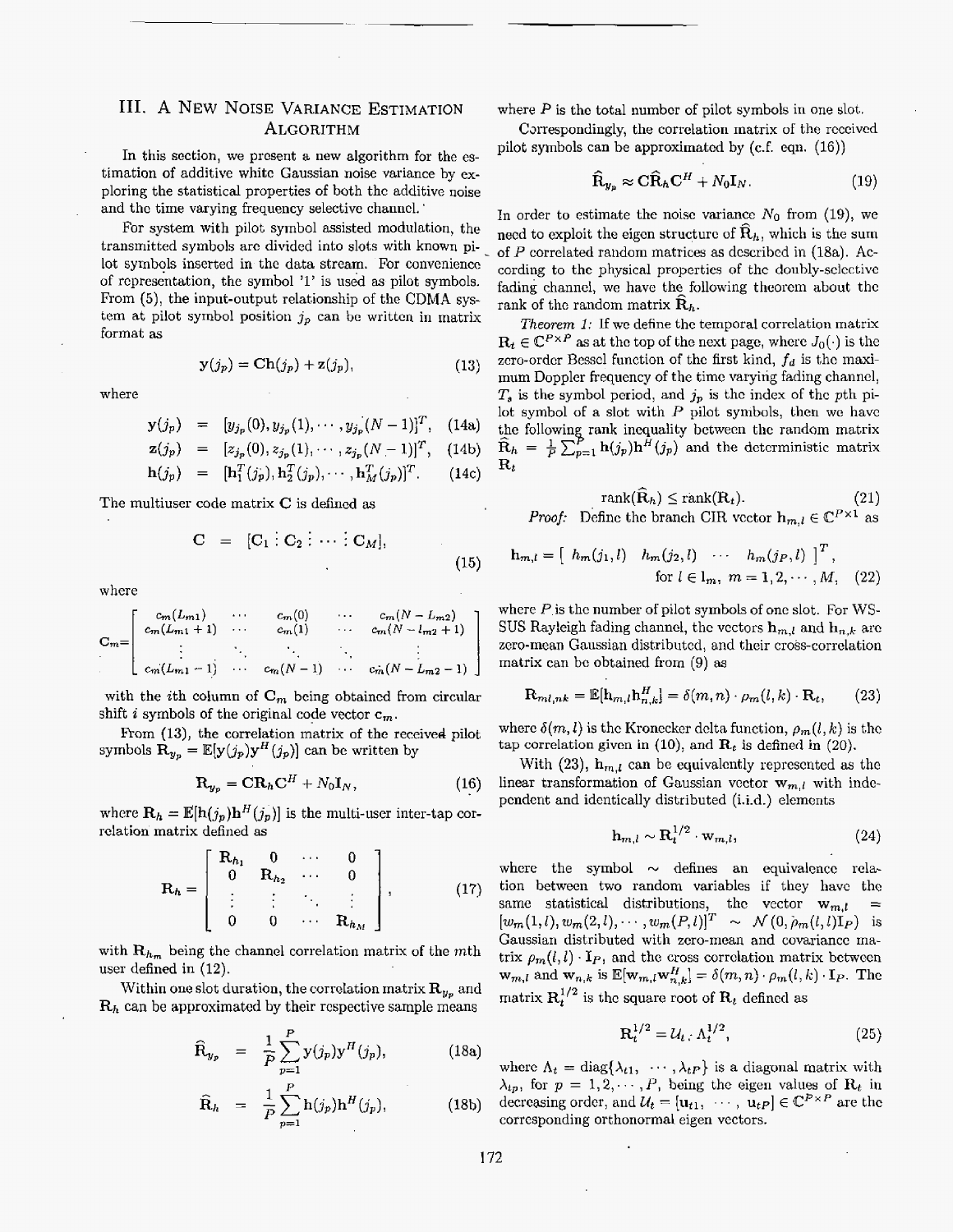$$
\mathbf{R}_{t} = \begin{bmatrix} 1 & J_{0}[2\pi f_{d}(j_{1} - j_{1})T_{s}] & \cdots & J_{0}[2\pi f_{d}(j_{1} - j_{P})T_{s}] \\ J_{0}[2\pi f_{d}(j_{2} - j_{1})T_{s}] & 1 & \cdots & J_{0}[2\pi f_{d}(j_{2} - j_{P})T_{s}] \\ \vdots & \vdots & \ddots & \vdots \\ J_{0}[2\pi f_{d}(j_{P} - j_{1})T_{s}] & J_{0}[2\pi f_{d}(j_{P} - j_{2})T_{s}] & 1 \end{bmatrix},
$$
\n(20)

From *the* analysis above, we can see that the family of vectors  $\{h_{m,l}\,|l \in I_m, m = 1, \ldots, M\}$  has exactly the Therefore we have the following equivalent relation about the inner product of **two** branch CIR vectors same distribution as  $\left\{ \mathbf{R}_t^{1/2} \cdot \mathbf{w}_{m,t} | l \in \mathbf{l}_m, m = 1, \cdots, M \right\}.$ 

$$
\mathbf{h}_{m,l}^H \cdot \mathbf{h}_{n,k} \quad \sim \quad \mathbf{w}_{m,l}^H (\mathbf{R}_t^{1/2})^H \cdot \mathbf{R}_t^{1/2} \mathbf{w}_{n,k}, \qquad (26a)
$$

$$
\sim \sum_{p=1}^{R} \lambda_p w_m(p,l) w_n^*(p,k), \qquad (26b)
$$

where  $R = \text{rank}(\mathbf{R}_t)$ , and the equality  $(\mathbf{R}_t^{1/2})^H \mathbf{R}_t^{1/2} = \Lambda_t$ from **(25)** is used in **(26b).** 

Noting the fact that each element of the matrix  $\hat{\mathbf{R}}_h$  defined in (18b) can be written as the normalized inner product of two branch CIRS **as** 

$$
\frac{1}{P} \mathbf{h}_{m,l}^H \cdot \mathbf{h}_{n,k} = \frac{1}{P} \sum_{p=1}^P h_m(j_p, l) h_n^*(j_p, k), \tag{27}
$$

we can replace all the elements of  $\widehat{\mathbf{R}}_h$  as described in (27) corresponding to each value of  $m, n, l$  and  $k$  without altering the statistical property of  $\hat{\mathbf{R}}_h$ , and the obtained matrix is

$$
\widehat{\mathbf{R}}_h \sim \mathbf{S}_h = \sum_{p=1}^R \lambda_p \mathbf{w}(p) \mathbf{w}^H(p), \qquad (28)
$$

where  $\mathbf{w}(p) = [\mathbf{w}_1^T(p) \quad \mathbf{w}_2^T(p) \quad \cdots \quad \mathbf{w}_M^T(p)]^T$ , and  $\mathbf{w}_m(p) =$  $[w_m(p, -L_{m1}), \cdots, w_m(p, L_{m2})]^T \in \mathbb{C}^{(L_{m1}+L_{m2}+1)\times 1}$  is the branch channel impulse response vector of the mth user. Therefore the random matrix  $\mathbf{R}_h$  is statistically equivalent to the sum of *R* rank 1 matrices. According to the inequality  $rank(A + B) \leq rank(A) + rank(B)$  [8, p.13], we have

$$
rank(S_h) \leq \sum_{p=1}^{R} rank\left[\lambda_p \mathbf{w}(p) \mathbf{w}^H(p)\right] \leq R, \qquad (29)
$$

where  $R = \text{rank}(\mathbf{R}_t)$ . Since  $\widehat{\mathbf{R}}_h$  and  $\mathbf{S}_h$  have the same stochastic propcrty, the supermum of their ranks should bc the same, and this complctes thc proof.  $\blacksquare$ 

It should be noted that the value of the actual multiuser correlation matrix  $\mathbf{R}_h$  is determined by the frequencysclective property of the fading channel, while the matrix  $\mathbf{R}_t$  reflects the time varying property of the channel. According to (9), there should be no interaction between  $\mathbf{R}_h$ and  $\mathbf{R}_t$ . However, the approximation matrix  $\widehat{\mathbf{R}}_h$  is the average of P time-domain samples, which are correlated with each other due to the temporal correlation of the fading channel. Therefore the properties of  $\hat{\mathbf{R}}_h$  depend on both

 $R_h$  and  $R_t$ , and the interactions between  $\hat{R}_h$  and  $R_t$  are employcd here for the estimation of the noise variance.

With the rank inequality given in **(21)** and the fact that rank $(A \cdot B) \leq \min \{ \text{rank}(A), \text{rank}(B) \}$  [8, p.13], we will have

$$
rank(\mathbf{C}\widehat{\mathbf{R}}_h\mathbf{C}^H) \le rank(\mathbf{R}_t). \tag{30}
$$

Combining (19) and **(30),** wc can see that thc noise variance  $N_0$  is equal to the average of the smallest  $N-{\rm rank}(\mathbf{R}_t)$  eigen values of the correlation matrix  $\mathbf{R}_{y_p}$ .

It is shown in [9] that  $\text{rank}(\mathbf{R}_t) \approx \lfloor 2N f_d T_s \rfloor + 1$ . For CDMA systems, we always have  $f_dT_s \ll 1$ , which means  $|2N f_d T_s| + 1 \ll N$ . Therefore, an estimation of  $N_0$  can be obtained by averaging over the smallest  $N - \lfloor 2N f_dT_s \rfloor - 1$ cigen values of  $\dot{R}_{yp}$ . Since the maximum Doppler frequency  $f_d$  is not available at the receiver, we can replace  $f_d$  by its maximum possible value for practical CDMA systems, *e.g.,*  200 Hz, without Losing the ecimation accuracy. It should be noted that the value of  $\hat{\mathbf{R}}_h$  and  $\mathbf{R}_t$  are not required during the estimation of the noisc variance, although the estimation method is derived bascd on the properties of these two matriccs.

We conclude this section by summarizing the noisc variance estimation process **as** follows:

**Step 1** : Formulate the matrix  $\widehat{\mathbf{R}}_{y_p}$  based on  $y(j_p)$  as described in (19).

scribed in (19).<br>**Step 2** : Perform eigenvalue decomposition of  $\widehat{\mathbf{R}}_{y_p}$ . The *N* eigenvalues are stored in decreasing order as  $[\lambda_1, \lambda_2, \cdots, \lambda_N].$ 

**Step 3** : Based **on** the results from Step 2, the noise variance can be estimated by

$$
\hat{N}_0 = \frac{1}{I} \sum_{n=I+1}^{N} \lambda_n,
$$
\n(31)

where  $I = \lfloor 2Nf_dT_s \rfloor + 1$ .

## IV. SIMULATION EXAMPLES

Simulations arc carried out in'this section to dcmonstratc the performance *of* the proposed noisc variancc cstimation algorithm.

Thc simulation is performed ovcr a 5-uscr CDMA system operating in the Vehicular **A** channel profile [lo]. The slot duration used in the simulation is  $T_{slot} = 2$ ms, and every **2** dots are combined as a hyper-slot during the estimation process. In each of the slot, there are 56 data symbols and 6 pilot symbols. Gold sequences with N = <sup>127</sup>**are** used as